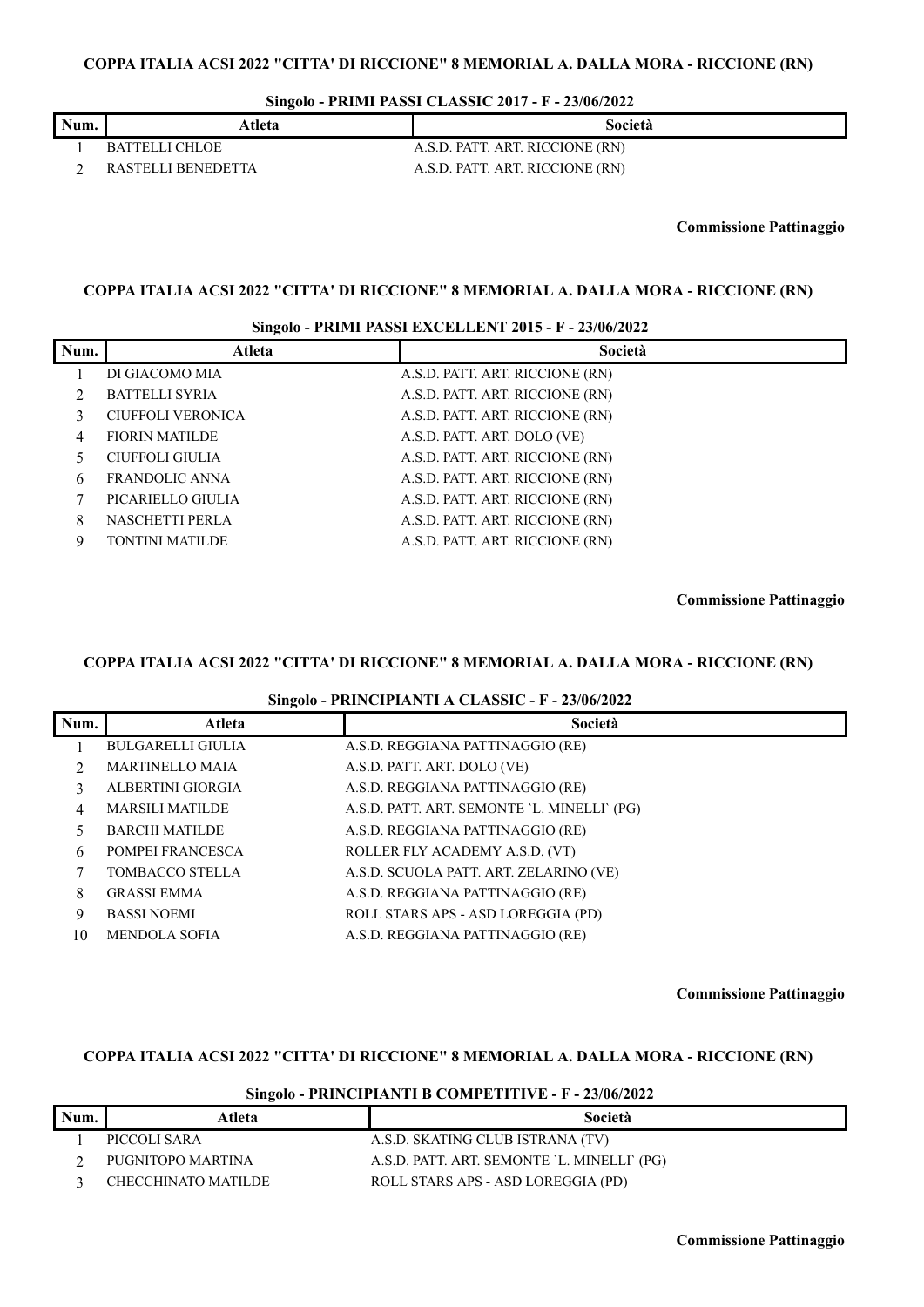| Num. | Atleta               | Società                          |
|------|----------------------|----------------------------------|
|      | ERBISTI MADDALENA    | ARTISKATE A.S.D. (VR)            |
|      | DERRI MONIQUE SOPHIE | A.S.D. REGGIANA PATTINAGGIO (RE) |
|      | SIMONCELLI MARTINA   | A.S.D. FLYING ROLLER PESARO (PU) |
|      | FRIZZERA GAIA        | ARTISKATE A.S.D. (VR)            |

### **Singolo - RAGAZZI PROFESSIONAL - F - 23/06/2022**

**Commissione Pattinaggio**

### **COPPA ITALIA ACSI 2022 "CITTA' DI RICCIONE" 8 MEMORIAL A. DALLA MORA - RICCIONE (RN)**

| Singolo - JUNIORES ACSI GR. 4 - F - 23/06/2022 |                           |                                    |  |
|------------------------------------------------|---------------------------|------------------------------------|--|
| Num.                                           | Atleta                    | Società                            |  |
|                                                | <b>BALDUCCI ISABEL</b>    | A.S.D. PATT. ART. RICCIONE (RN)    |  |
|                                                | <b>SENSI GEMMA</b>        | ROLLER FLY ACADEMY A.S.D. (VT)     |  |
| 3                                              | SIMONCELLI NOA            | A.S.D. FLYING ROLLER PESARO (PU)   |  |
| 4                                              | TORESAN AURORA            | A.S.D. SKATING CLUB ISTRANA (TV)   |  |
| 5.                                             | <b>GIOSAFATTO SABRINA</b> | A.S.D. SPORTING PORTICI (NA)       |  |
| 6                                              | PARIS SOFIA               | ROLLER FLY ACADEMY A.S.D. (VT)     |  |
|                                                | PAOLUCCI ALESSIA          | A.S.D. PATT. ART. RICCIONE (RN)    |  |
| 8                                              | <b>LORENZINI SOFIA</b>    | ROLLER FLY ACADEMY A.S.D. (VT)     |  |
| 9                                              | PALOMBA CHIARA TINA       | A.S.D. SPORTING PORTICI (NA)       |  |
| 10                                             | ZANCHIN MARTINA           | ROLL STARS APS - ASD LOREGGIA (PD) |  |
| 11                                             | <b>KOSMECKI EZE</b>       | A.S.D. MAGIC IMOLA (BO)            |  |

**Commissione Pattinaggio**

### **COPPA ITALIA ACSI 2022 "CITTA' DI RICCIONE" 8 MEMORIAL A. DALLA MORA - RICCIONE (RN)**

## **Singolo - AZZURRINI ACSI GR. 4 - F - 23/06/2022**

| Num.         | Atleta                  | Società                          |
|--------------|-------------------------|----------------------------------|
|              | <b>CENNI LINDA</b>      | A.S.D. MAGIC IMOLA (BO)          |
|              | <b>COSTANZI REBECCA</b> | A.S.D. FLYING ROLLER PESARO (PU) |
|              | VITIELLO ROSSELLA       | A.S.D. MAGIC IMOLA (BO)          |
| 4            | PICCARDI FRANCESCA      | ARTISKATE A.S.D. (VR)            |
|              | OCCHIONE MARTINA        | ROLLER FLY ACADEMY A.S.D. (VT)   |
| <sub>b</sub> | VERONESI ELENA          | A.S.D. REGGIANA PATTINAGGIO (RE) |
|              | MANZARI SUSANNA         | A.S.D. FLYING ROLLER PESARO (PU) |
|              |                         |                                  |

**Commissione Pattinaggio**

### **COPPA ITALIA ACSI 2022 "CITTA' DI RICCIONE" 8 MEMORIAL A. DALLA MORA - RICCIONE (RN)**

## **Singolo - PULCINI A CLASSIC - F - 23/06/2022**

| Num. | Atleta                     | Società                                        |
|------|----------------------------|------------------------------------------------|
|      | `AMILA<br>IAP <sup>o</sup> | VR)<br><b>TIT</b><br>ISKATE<br>$\Lambda.9.1$ . |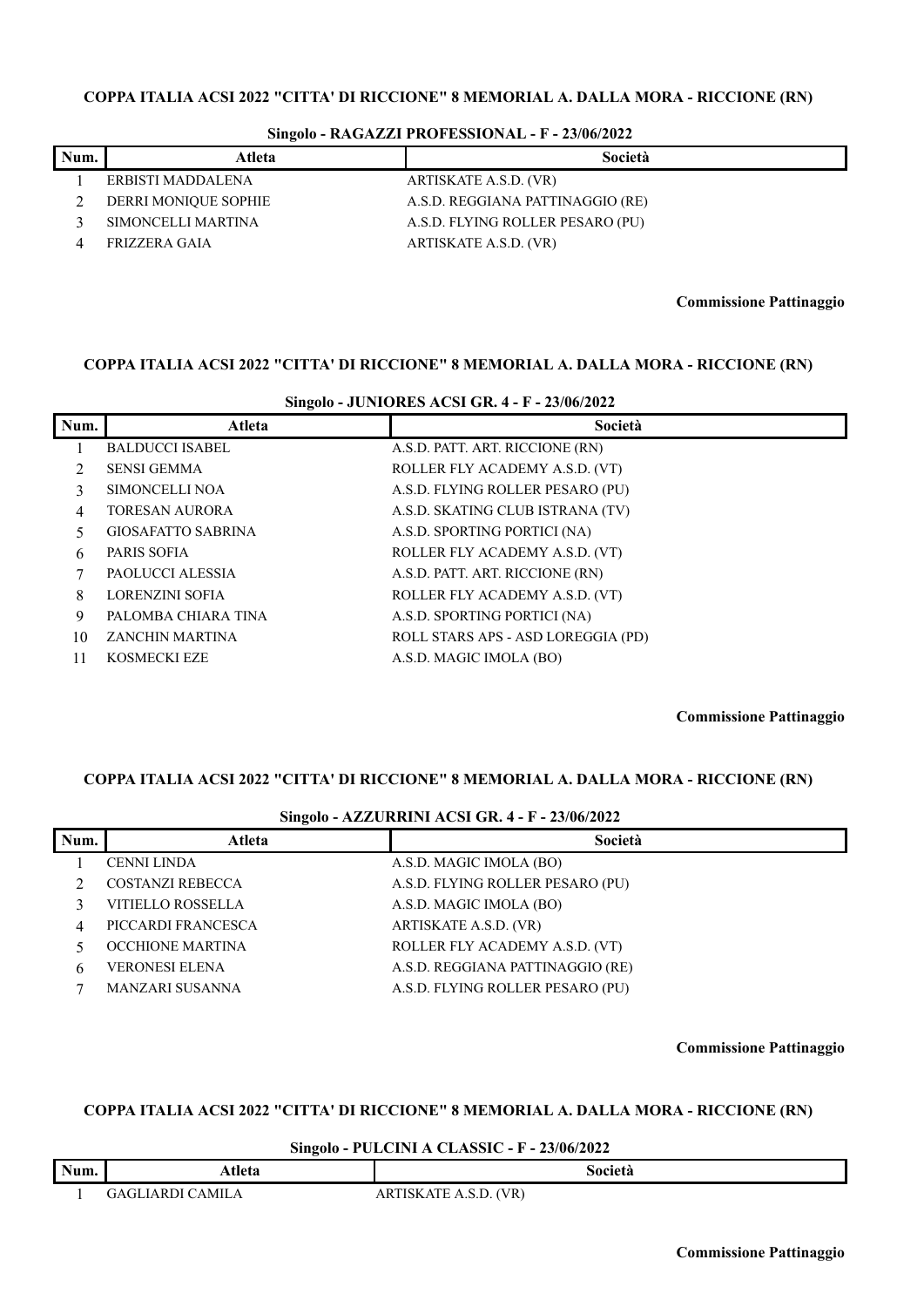|                | <b>DIREGIO - I ULICIANI A CLADDIC - I - 20/00/2022</b> |                                        |  |
|----------------|--------------------------------------------------------|----------------------------------------|--|
| Num.           | Atleta                                                 | Società                                |  |
| $\mathfrak{D}$ | <b>GIUDITTA SARA</b>                                   | ROLL STARS APS - ASD LOREGGIA (PD)     |  |
| 3              | <b>BERNARDI EMMA</b>                                   | A.S.D. SCUOLA PATT. ART. ZELARINO (VE) |  |
| 4              | <b>GASPARINI GRAZIA</b>                                | ROLL STARS APS - ASD LOREGGIA (PD)     |  |
| 5.             | FAGGIAN MARIA                                          | A.S.D. PATT. ART. DOLO (VE)            |  |
| 6              | CIONCOLINI CHIARA                                      | A.S.D. SKATING CLUB JESI (AN)          |  |
| 7              | SIMEONI CECILIA                                        | ROLL STARS APS - ASD LOREGGIA (PD)     |  |
| 8              | <b>CAMEROTTO AZZURRA</b>                               | A.S.D. SKATING CLUB DON BOSCO (TV)     |  |
| 9              | PORCIELLO ANDREA                                       | ARTISKATE A.S.D. (VR)                  |  |
| 10             | PAGANO LAURA                                           | A.S.D. REGGIANA PATTINAGGIO (RE)       |  |
| 11             | <b>BONGIORNO GLORIA</b>                                | ARTISKATE A.S.D. (VR)                  |  |
| 12             | <b>FALCO GIULIA</b>                                    | A.S.D. SKATING IL GABBIANO (FC)        |  |
| 13             | <b>MENONI MARTINA</b>                                  | ARTISKATE A.S.D. (VR)                  |  |
| 14             | <b>GIANNUZZI EMMA</b>                                  | ROLL STARS APS - ASD LOREGGIA (PD)     |  |

# **Singolo - PULCINI A CLASSIC - F - 23/06/2022**

**Commissione Pattinaggio**

ヿ

### **COPPA ITALIA ACSI 2022 "CITTA' DI RICCIONE" 8 MEMORIAL A. DALLA MORA - RICCIONE (RN)**

### **Singolo - PULCINI A EXCELLENT - F - 23/06/2022**

| Num. | Atleta                  | Società                            |
|------|-------------------------|------------------------------------|
|      | <b>ZAMPERIN NOEMI</b>   | ROLL STARS APS - ASD LOREGGIA (PD) |
|      | <b>SCARBOLO ILARIA</b>  | ARTISKATE A.S.D. (VR)              |
|      | SOBREIRA CALIXTO ANGELA | A.P.D. CIRCOLO ILVA BAGNOLI (NA)   |
| 4    | <b>DETTINO GIULIA</b>   | A.S.D. PATT. ART. DOLO (VE)        |
|      | REBONATO GRETA          | A.S.D. FLYING ROLLER PESARO (PU)   |
|      | <b>TRAVERSO GRETA</b>   | ARTISKATE A.S.D. (VR)              |

**Commissione Pattinaggio**

# **COPPA ITALIA ACSI 2022 "CITTA' DI RICCIONE" 8 MEMORIAL A. DALLA MORA - RICCIONE (RN)**

#### **Singolo - PULCINI A COMPETITIVE - F - 23/06/2022**

| Num. | ،tleta       | Società                        |
|------|--------------|--------------------------------|
|      | <b>ANITA</b> | YING ROLLER PESARO (PU)<br>. . |

**Commissione Pattinaggio**

#### **COPPA ITALIA ACSI 2022 "CITTA' DI RICCIONE" 8 MEMORIAL A. DALLA MORA - RICCIONE (RN)**

| Num. | Atleta                | Società                            |
|------|-----------------------|------------------------------------|
|      | GIUNTA ALICE          | A.S.D. FLYING ROLLER PESARO (PU)   |
|      | GIUDITTA MIRIAM       | ROLL STARS APS - ASD LOREGGIA (PD) |
|      | <b>SCOTTA' CHIARA</b> | A.S.D. SKATING CLUB DON BOSCO (TV) |

### **Singolo - PULCINI B COMPETITIVE - F - 23/06/2022**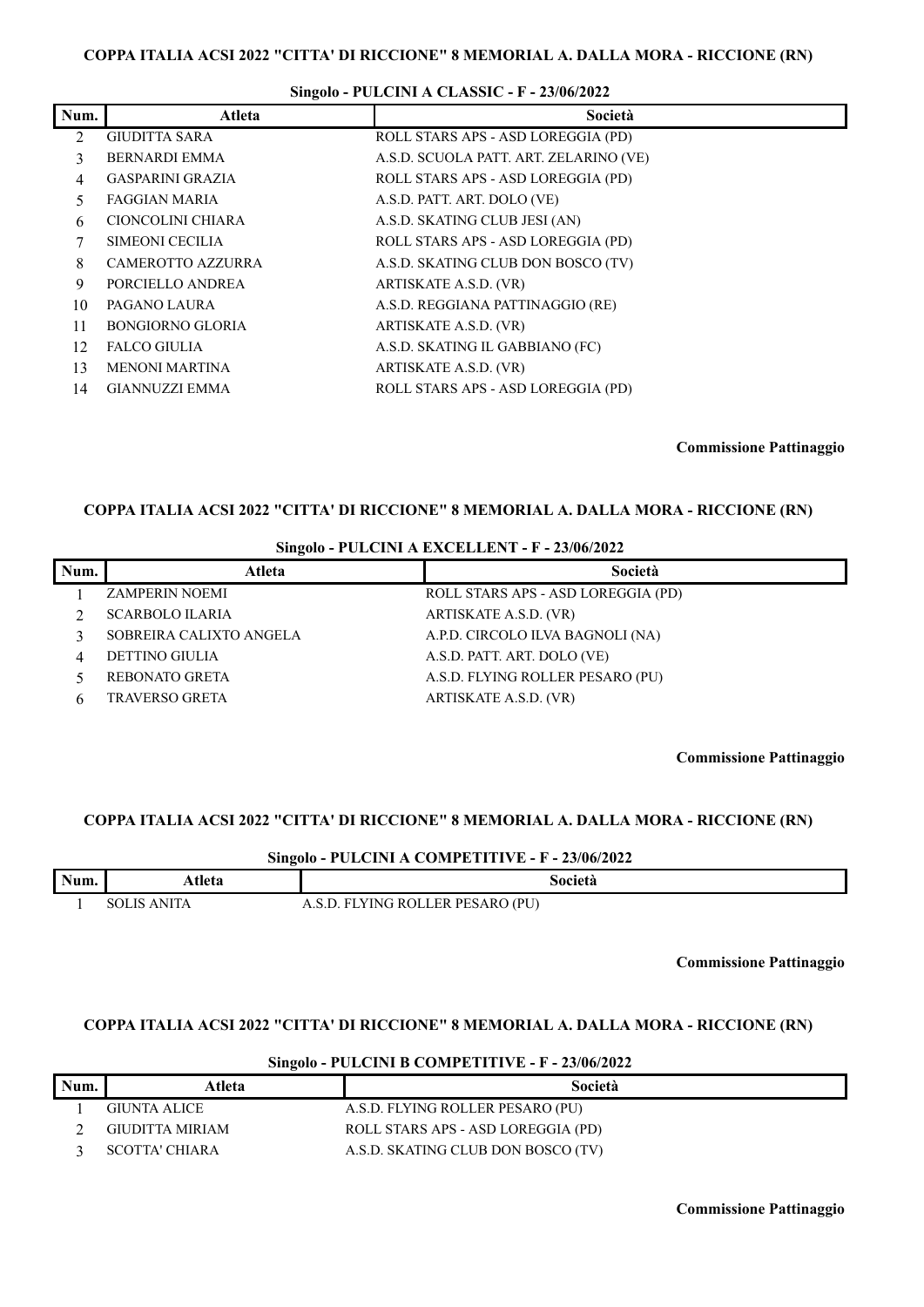| Singolo - RAGAZZI EXCELLENT - F - 23/06/2022 |  |  |  |
|----------------------------------------------|--|--|--|
|----------------------------------------------|--|--|--|

|      | o                    |                                  |
|------|----------------------|----------------------------------|
| Num. | Atleta               | Società                          |
|      | BRIOLA PATRIZIA      | A.S.D. SPORTING PORTICI (NA)     |
|      | <b>TITO LAURA</b>    | A.S.D. SPORTING PORTICI (NA)     |
|      | <b>FABI ANGELICA</b> | ROLLER FLY ACADEMY A.S.D. (VT)   |
|      | GATTA ARIANNA        | A.S.D. REGGIANA PATTINAGGIO (RE) |
|      | <b>BRIOLA ANNA</b>   | A.S.D. SPORTING PORTICI (NA)     |

**Commissione Pattinaggio**

### **COPPA ITALIA ACSI 2022 "CITTA' DI RICCIONE" 8 MEMORIAL A. DALLA MORA - RICCIONE (RN)**

| $\frac{1}{2}$ Singuio - FAINTAS FIC GR. 3 - F - 23/00/2022 |                           |                                  |
|------------------------------------------------------------|---------------------------|----------------------------------|
| Num.                                                       | Atleta                    | Società                          |
|                                                            | SAVOIA ALESSIA            | A.S.D. SKATING CLUB ISTRANA (TV) |
|                                                            | <b>LENZA NOEMI</b>        | A.S.D. REGGIANA PATTINAGGIO (RE) |
|                                                            | SILIGHINI SONIA           | A.S.D. SKATING IL GABBIANO (FC)  |
| 4                                                          | <b>MERCURIO GIORGIA</b>   | A.S.D. MAGIC IMOLA (BO)          |
|                                                            | <b>ROSSI MICHELLE</b>     | A.S.D. SKATING IL GABBIANO (FC)  |
| 6                                                          | <b>BUSOLINI LINDA</b>     | A.S.D. SKATING CLUB ISTRANA (TV) |
|                                                            | ZAVAGLIA EMMA             | A.S.D. SKATING IL GABBIANO (FC)  |
| 8                                                          | <b>LOZOVAN ALESSANDRA</b> | A.S.D. SKATING CLUB ISTRANA (TV) |

**Singolo - FANTASTIC GR. 3 - F - 23/06/2022**

**Commissione Pattinaggio**

# **COPPA ITALIA ACSI 2022 "CITTA' DI RICCIONE" 8 MEMORIAL A. DALLA MORA - RICCIONE (RN)**

**Singolo - AZZURRINI ACSI GR. 1 - F - 23/06/2022**

| Num. | <b>\tleta</b>                 | Società                                  |
|------|-------------------------------|------------------------------------------|
|      | <b>MARGHERITA</b><br>NGEI ONI | (PU)<br>LER PESARO<br>'YING ROLI<br>- FI |

**Commissione Pattinaggio**

## **COPPA ITALIA ACSI 2022 "CITTA' DI RICCIONE" 8 MEMORIAL A. DALLA MORA - RICCIONE (RN)**

#### **Singolo - AZZURRINI ACSI GR. 2 - F - 23/06/2022**

| Num. | Atleta                   | Società                                |
|------|--------------------------|----------------------------------------|
|      | <b>CIUFFOLI ELEONORA</b> | A.S.D. PATT. ART. RICCIONE (RN)        |
|      | SLAMA AURORA             | POLISPORTIVA OPICINA (TS)              |
| 3    | CICCARELLI MARTA         | A.P.D. CIRCOLO ILVA BAGNOLI (NA)       |
| 4    | <b>FAVARETTO MARTA</b>   | A.S.D. SCUOLA PATT. ART. ZELARINO (VE) |
| 5.   | ZANAROLI CLOE            | A.S.D. PATT. ART. RICCIONE (RN)        |
| 6    | <b>GURAJ SARA</b>        | A.S.D. SCUOLA PATT. ART. ZELARINO (VE) |
|      | ANGELONI MARTINA         | A.S.D. FLYING ROLLER PESARO (PU)       |
| 8    | MARCACCINI MIA           | A.S.D. PATT. ART. RICCIONE (RN)        |
| 9    | <b>SASDELLI GIULIA</b>   | A.S.D. MAGIC IMOLA (BO)                |
| 10   | RUSSO SOFIA              | POLISPORTIVA OPICINA (TS)              |
| 11   | <b>ZANAROLI CLOE</b>     | A.S.D. PATT. ART. RICCIONE (RN)        |